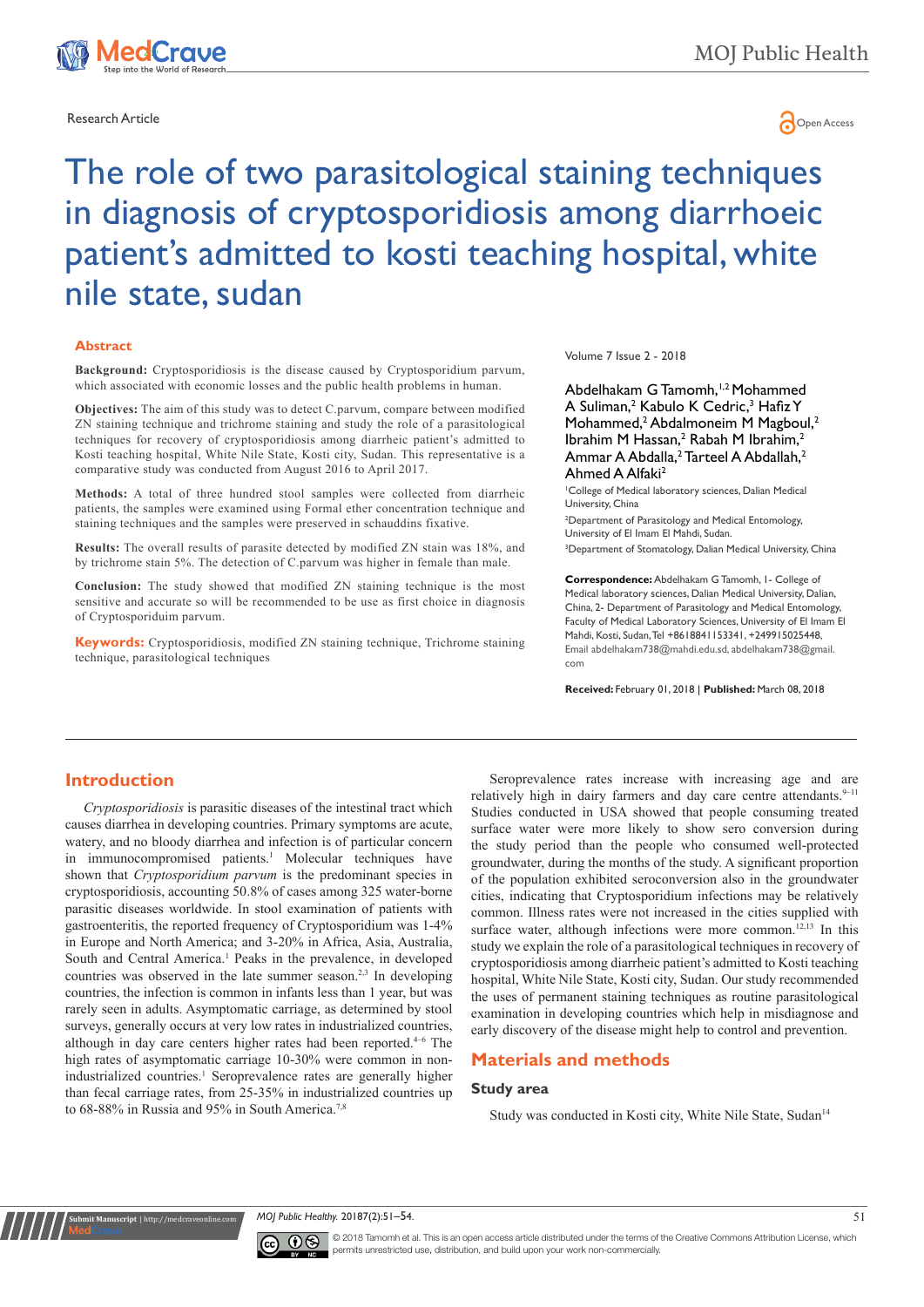#### **Study design**

The design of this study is a hospital based a quantitivecomparative study

#### **Study population, inclusion and exclusion criteria**

The study included patients selected randomly from both sexes with different ages groups (from 1 year to over 50 yrs old) complained with diarrhoea who admitted to Kosti Teaching Hospital between August 2016 and April 2017. The participants will be enrolled after qualifying the selection criteria; approved informed consent according to number (1-300 patient), age (from 1-25yrs, 26-50yrs and over 50yrs age groups)), sex (both male and female), water supply ( from pipe, canal and donkey cart water sources), latrine in houses (present or absent), patients had diarrhoea and abdominal symptoms included. Patients with bacillary dysentery or treated with antidiarrhial drugs or antiparasitic drug before the time of collection excluded.

#### **Data collection and analysis**

Specimens collected randomly and information's were collected. Questionnaire covering all information was contracted. The patient data recorded, sample collected, logistic and patient safety issue handled according to the protocols seted out by the health facilities. The raw data stored using two systems: Firstly, the questionnaire papers securely stored at a specific place to be used as back-up. Secondly, the data is saved in two electronic packages (Excel and SPSS programmes) for analysis. Within the databases, cases are identified by number only. Data will be recorded and then analysed using Chisquare test for frequency and distribution used by statistical package of social science (SPSS version 16) program. P values < 0.05 will be considered significant for all statistical analysis.

#### **Sample collection and ethics**

Three hundred samples were collected from Kosti Teaching Hospital attending to agreement of hospital manager and staff of the hospital laboratory. The Schaudinns fixative, the trichrome stain and modified Ziehl Neelsen stain prepared as described by Tamomh *et al.*<sup>15</sup>

#### **Stool sample collection and processing**

In clean and dry stool container, collect small amount of diahrriac patient stool. Firstly used direct stool examination, and then used concentration technique; followed by smear prepared from fresh sample, fixed by covering the smears by methanol about 3 minute and later stained by ziehl neelsen stain. The remaining amount of sample preserved by schauddin fixitive, and later used.

#### **Discussion**

Three hundred stool samples were collected, screened for *Cryptosporidium parvum* using modified Ziehl Neelsen staining technique and trichrome staining technique. The overall frequency of Cryptosporidiosis was detected by modified Ziehl Neelsen staining technique 54(18%) in Table 1 this result is in agreement with the results obtained by,<sup>1</sup> whom found the prevalence of cryptosporidiosis were (3–20%). The high recovery of parasite was detected in age group 26 -50 years 25 (46.4%) using modified Ziehl Neelsen stain in Table 2 and clearly in (Figure 1), this result was agreement with $9,11,7$ 

whom found that the infection increase with the same age group and disagree with;<sup>16</sup> whom found that 31.5% of all children less than 2 years of age are infected. The high prevalence was detected in female 30 (55.5%) more than male 24 (44.5%) by modified Zeihl Nelson staining technique in Table 3, this due to female directly contact with children infected with cryptosporidiosis and working in farms. this result were disagreement with *Park et al*.,<sup>6</sup> which is found the high infection in male (1.9%) more than female (1.2%).

**Table 1** The number and percentage of infected and non infected cases with *cryptosporidium parvum* using the Trichrome staining technique and Modified Ziehl Neelsen staining technique

| <b>Techniques</b><br>Cases | <b>Trichrome</b><br>staining<br>technique | <b>Modified</b><br><b>Ziehl Neelsen</b><br>staining<br>technique | P value |
|----------------------------|-------------------------------------------|------------------------------------------------------------------|---------|
| Infected cases             | 15(5%)                                    | 54 (18%)                                                         |         |
| Non infected cases         | 285 (95%)                                 | 246 (82%)                                                        | 0.000   |
| Total                      | 300 (100%)                                | 300 (100%)                                                       |         |

**Table 2** The number and percentage of infected cases wit*h cryptosporidium parvum* using the Ziehl Neelsen staining technique and Trichrome staining techniques correlated with age group

| <b>Techniques</b> | <b>Modified Ziehl</b><br><b>Neelsen staining</b> | <b>Trichrome</b><br>staining | P value |
|-------------------|--------------------------------------------------|------------------------------|---------|
| Age groups        | technique                                        | technique                    |         |
| 1-25yrs           | 11(20.3%)                                        | 2(13.4%)                     |         |
| 26-50             | 25 (46.4%)                                       | 9(60%)                       | 0.046   |
| Over 50yrs        | 18 (33.3%)                                       | 4(26.6%)                     |         |
| Total             | 54 (100%)                                        | 15 (100%)                    |         |

**Figure 1** Frequency distribution and detection of *C. parvum* in different demographic factors using the two staining techniques



The greater number of parasite was detected in patients who haven't latrine in there, Table 4. This may be due to personal hygiene and defecation in the open and contamination of food or water which aid in the transmission of disease. High prevalence is found in people whom consumed pipe water 45(83.4%) in Table 5 this may due to water purification station not clearing periodically and not sanitation by optimum method, this result agreement with<sup>12</sup> whom found in pipe water consumed people because consumed treated surface water were more likely to infected than the people that consumed well protected ground water (Table  $6$ ).<sup>17–20</sup>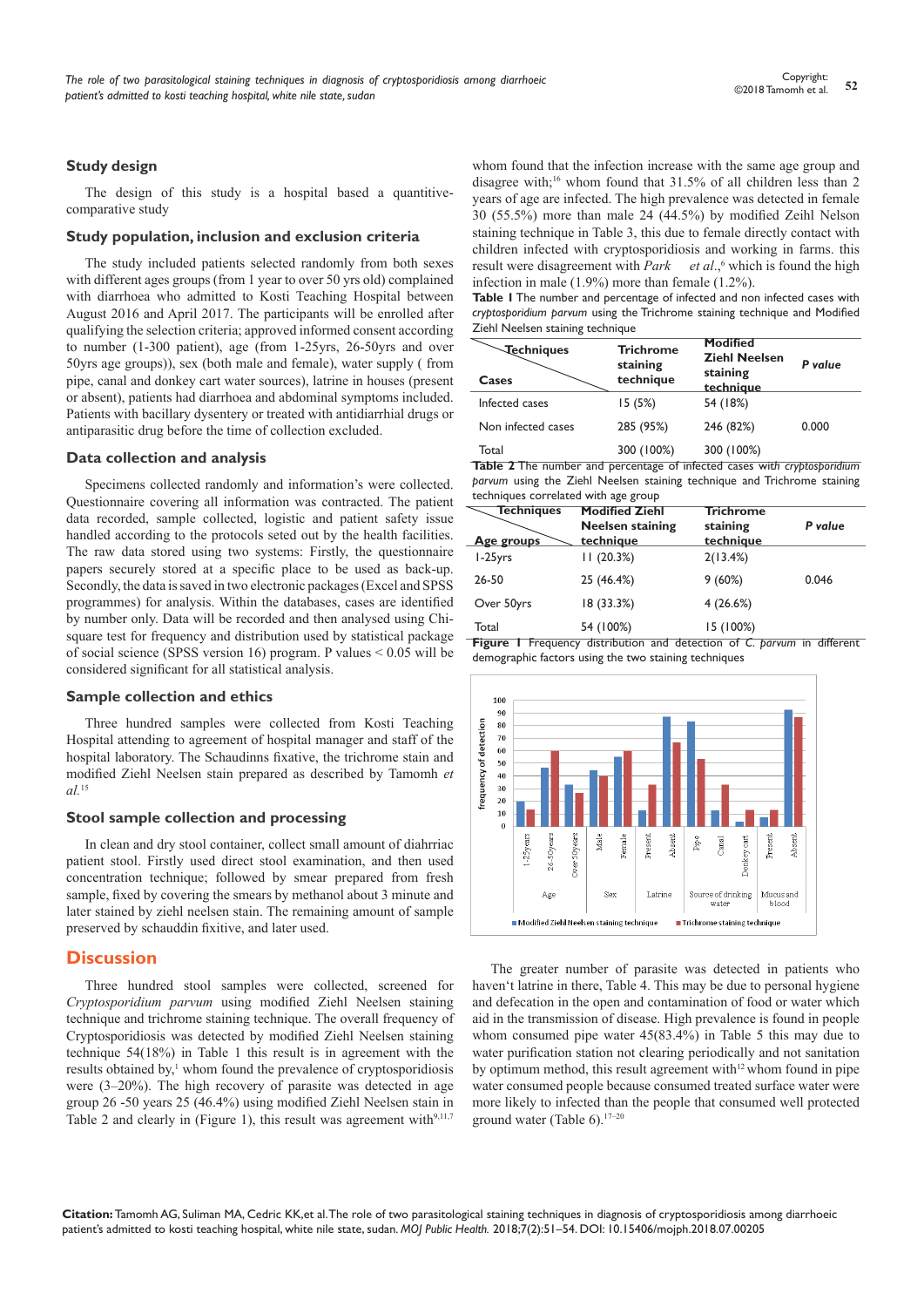**Table 3** The number and percentage of infected cases with *cryptosporidium parvum* in relation to sex using the Modified Ziehl Neelsen staining technique and Trichrome staining techniques

| <b>Techniques</b><br><b>Sex</b> | <b>Modified Ziehl</b><br><b>Neelsen staining</b><br>technique | <b>Trichrome</b><br>staining<br>technique | P value |
|---------------------------------|---------------------------------------------------------------|-------------------------------------------|---------|
| Male                            | 24 (44.5%)                                                    | 6(40%)                                    |         |
| Female                          | 30 (55.5%)                                                    | 9(60%)                                    | 0.028   |
| Total                           | 54 (100%)                                                     | 15 (100%)                                 |         |

**Table 4** The number and percentage of infected cases with *cryptosporidium parvum* according to the latrine facility using the Modified Ziehl Neelsen staining technique and Trichrome staining techniques

| <b>Techniques</b><br>Cases | <b>Modified Ziehl</b><br><b>Neelsen staining</b><br>technique | <b>Trichrome</b><br>staining<br>technique | P value |
|----------------------------|---------------------------------------------------------------|-------------------------------------------|---------|
| Present                    | 7(12.97%)                                                     | 5(33.3%)                                  |         |
| Absent                     | 47 (87.03%)                                                   | 10(66.7%)                                 | 0.066   |
| Total                      | 54 (100%)                                                     | 15 (100%)                                 |         |

**Table 5** The number and percentage of infected cases with *cryptosporidium parvum* in according to sources of drinking water using the Modified Ziehl Neelsen staining technique and Trichrome staining techniques

| <b>Techniques</b><br>Cases | <b>Modified Ziehl</b><br><b>Neelsen staining</b><br>technique | <b>Trichrome</b><br>staining<br>technique | P value |
|----------------------------|---------------------------------------------------------------|-------------------------------------------|---------|
| Pipe                       | 45 (83.4%)                                                    | 8(53.4%)                                  |         |
| Canal                      | 7(12.9%)                                                      | 5(33.3%)                                  | 0.048   |
| Donkey cart                | 2(3.7%)                                                       | 2(13.3%)                                  |         |
| Total                      | 54 (100%)                                                     | 15 (100%)                                 |         |

**Table 6** The number and percentage of infected cases with a *cryptosporidium parvum* according to the mucus and blood using the Modified Ziehl Neelsen staining technique and Trichrome staining techniques

| <b>Techniques</b> | staming technique and michi onic staming techniques<br><b>Modified Ziehl</b> | <b>Trichrome</b>      |         |  |
|-------------------|------------------------------------------------------------------------------|-----------------------|---------|--|
| Cases             | <b>Neelsen staining</b><br>technique                                         | staining<br>technique | P value |  |
| Present           | 4(7.4%)                                                                      | 2(13.3%)              |         |  |
| Absent            | 50(92.6%)                                                                    | 13(86.7%)             | 0.471   |  |
| Total             | 54(100%)                                                                     | 15(100%)              |         |  |

# **Limitations and strength of the study**

The recruitment participants across various data and the staining used as routine parasitological techniques had strengthened the external validity and generalizability of the study findings which might improve the public health in developing countries. Since the questionnaire were not pretested/validated as it was self developed general questionnaire. The questions of the survey were not used by any other study and they were not tested for their reliability.

# **Conclusion**

Our results suggest Cryptosporidium is an important protozoan parasite that causes enteric infection in human and important to develop a routine examination of the parasites in developing countries to improve the public health. The routine parasitological examinations in developing countries might be including permanent

staining techniques such as modified ZN staining technique to detect the parasitic disease early and improve the health status of diarrheic patients. Also the most sensitive and accurate technique is modified ZN staining technique in early detection and recovery of *C. parvum* in stool sample as in Figure 1, therefore we recommend to use as first choice in diagnosis of *Cryptosporiduim parvum*.

# **Acknowledgement**

The authors would like to thanks all the staffs of Department of Medical Laboratory in Kosti Teaching Hospital and all staffs of Medical Parasitology and Entomology Department in University of El Imam El Mahdi, Kosti, Sudan.

# **Declaration and conflict of interest**

All authors declare no potential conflict with respect to the research, authorship, and publication of the article.

# **Appendix**

Questionnaire for studying the role of two permanent staining techniques in diagnosis of Cryptosporidiosis in diarrheic patient's attending to Kosti Teaching Hospital in *Kosti* locality-White Nile state, Sudan

# **Questionnaire No. ( )**

- **• Personal information's:** i. Name
- ii. …………………………………………………………..
- iii. Age
- iv. ………………………………………………………….
- v. Sex: Male ( ) Female ( )

#### **1.Clinical information's:-**

- i. Do you have latrine in your home? Yes () No ()
- ii. Source of drinking water:
	- a- Pipe ( ) b- Canal ( ) c- Donkey cart ( )
- iii. Do you have these signs or symptoms?
- iv. Fever ( ) Headache ( ) diarrheal ( ) vomiting ( ) abdominal pain ( )
- 2. Others
- 3. …………………………………………………………
- v. Do you have blood or Mucus in Stool? Yes  $( )$  No  $( )$
- vi. Do you investigate diarrheic stool? Yes () No ()
- vii. Do you take anti-parasitic drug? Yes () No ()

#### **4.Laboratory results:- Stool sample:**

- 5.\*Permanents staining technique:-
- i. Modified ZN staining technique: positive ( ) negative ( )
- ii. Trichrome staining technique: positive ( ) negative ( )